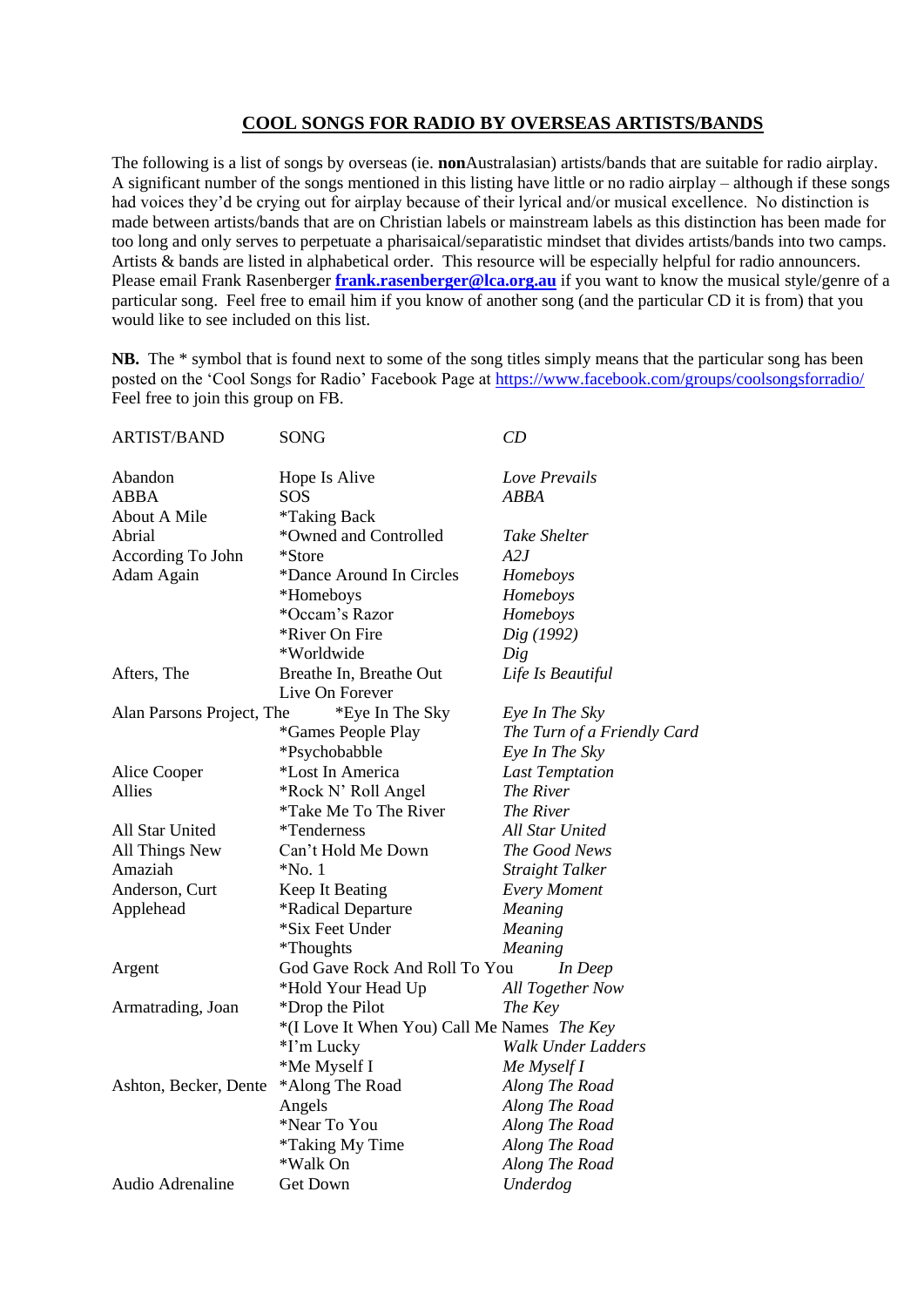|                        | Good Life                        | Underdog                                  |
|------------------------|----------------------------------|-------------------------------------------|
|                        | *Good People                     | <b>Bloom</b>                              |
|                        | Hands And Feet                   | Underdog                                  |
|                        | *I'm Not The King                | <b>Bloom</b>                              |
|                        | Leaving Ninety-nine              | Worldwide                                 |
|                        | Love Was Stronger                | Sound of the Saints                       |
|                        | *Mighty Good Leader              | Underdog                                  |
|                        | Never Gonna Be As Big As Jesus   | <b>Bloom</b>                              |
|                        | Ocean Floor                      | Lift                                      |
|                        | *Some Kind Of Zombie             | Some Kind Of Zombie                       |
|                        | *Underdog                        | Underdog                                  |
|                        | Walk On Water                    | <b>Bloom</b>                              |
| Babys, The             | *Everytime I Think Of You        | <b>Head First</b>                         |
|                        | *Isn't It Time                   | <b>Broken Heart</b>                       |
| <b>Barnabas</b>        | *Auschwitz 87                    | Little Foxes                              |
|                        | *Crucifixion                     | Approaching Light Speed                   |
|                        | *Destroy After Use               | Little Foxes                              |
|                        | *If Love Brings Love             | <b>Approaching Light Speed</b>            |
|                        | *Little Foxes                    | Little Foxes                              |
|                        | *Never Felt Better               | <b>Approaching Light Speed</b>            |
|                        | *No Freedom                      | <b>Approaching Light Speed</b>            |
|                        | *Stormclouds                     | <b>Approaching Light Speed</b>            |
|                        | *Waiting For The Aliens          | <b>Approaching Light Speed</b>            |
| <b>Barren Cross</b>    | *Going Nowhere                   | Rock For The King                         |
|                        | *He Loves You                    |                                           |
|                        |                                  | Rock For The King                         |
|                        | *Out Of Time                     | State Of Control                          |
|                        | *Rock For The King               | Rock For The King                         |
|                        | *Time For Love                   | Rattle Your Cage                          |
| Battistelli, Francesca | If We're Honest                  | If We're Honest                           |
| Benson, David          | Bloodbath                        | Holy Psychotherapy                        |
|                        | *Holy Psychotherapy              | Holy Psychotherapy & Purpose of the Cross |
|                        | Ichabod (The Glory Has Departed) | Holy Psychotherapy                        |
|                        | Premonition of Doom              | Premonition of Doom                       |
|                        | Purpose of the Cross             | Purpose of the Cross                      |
|                        | <b>Second Coming</b>             | Purpose of the Cross                      |
| <b>B</b> jork          | *Human Behaviour                 | <b>Bjork</b>                              |
| Black Keys, The        | Little Black Submerine           |                                           |
| <b>Black Sabbath</b>   | *After Forever                   | Master Of Reality                         |
|                        | *End of the Beginning            | 13                                        |
|                        | *Heaven And Hell                 | Heaven And Hell                           |
|                        | *Lord Of This World              | <b>Master Of Reality</b>                  |
|                        | Never Say Die                    | Never Say Die                             |
|                        | *War Pigs                        | Paranoid                                  |
| Blanca                 | Not Backing Down                 |                                           |
| Bleach                 | *Super Good Feeling              | <i>Static</i>                             |
| Blondie                | Hanging on the Telephone         | <b>Parallel Lines</b>                     |
|                        | *Heart of Glass                  | <b>Parallel Lines</b>                     |
| <b>Bon Voyage</b>      | *Honeymoon                       | <b>Bon Voyage</b>                         |
|                        | *West Coast Friendship           | <b>Bon Voyage</b>                         |
| <b>Boston</b>          | More Than a Feeling              | <b>Boston</b>                             |
| Bowie, David           | *Ashes To Ashes                  | <b>Scary Monsters (and Super Creeps)</b>  |
|                        | <i>*</i> Changes                 | <b>Hunky Dory</b>                         |
|                        | *Fashion                         | <b>Scary Monsters (and Super Creeps)</b>  |
|                        | *Let's Dance                     | Let's Dance                               |
|                        |                                  |                                           |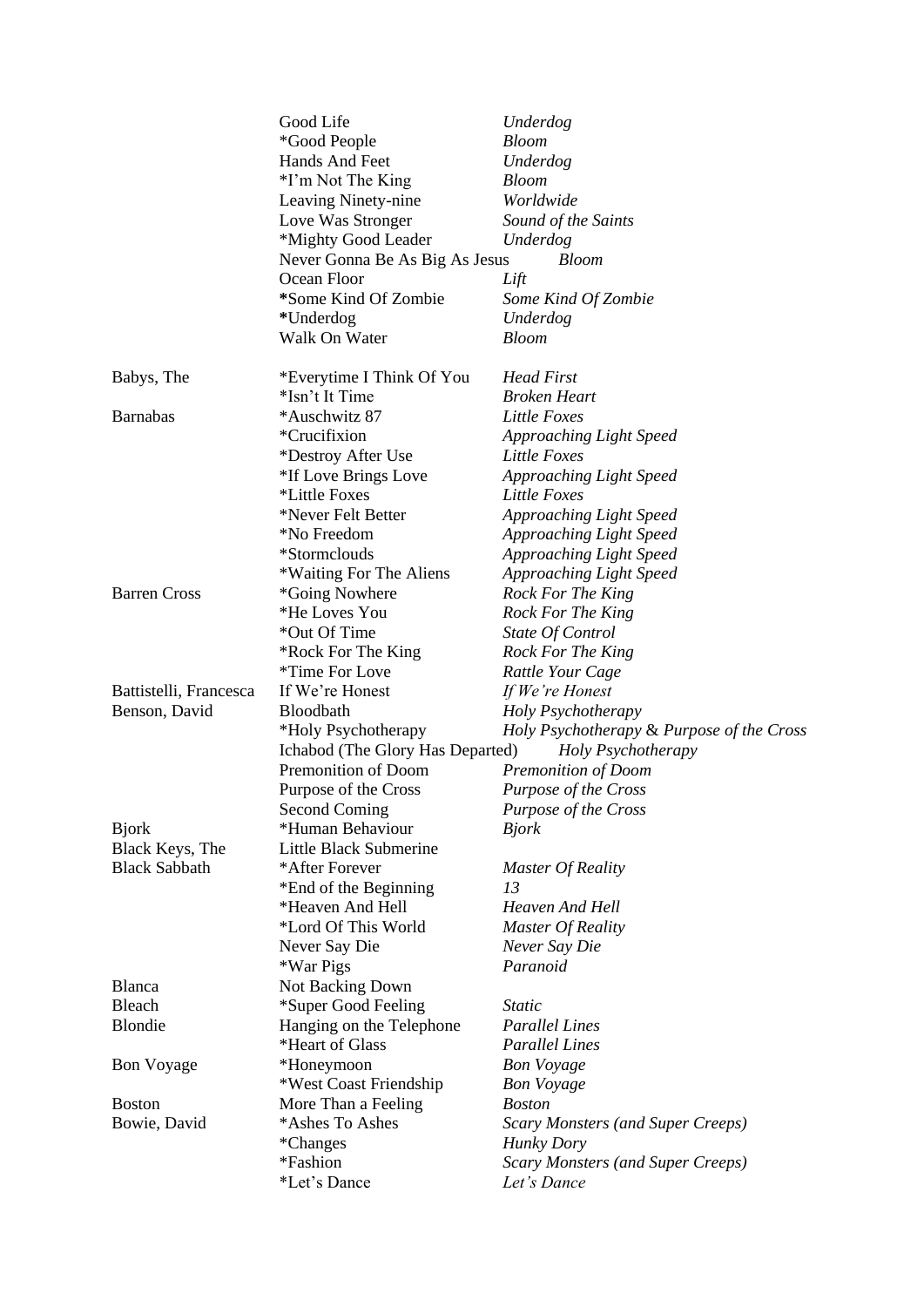|                           | Space Oddity                                          |                                                               |
|---------------------------|-------------------------------------------------------|---------------------------------------------------------------|
|                           | *Starman                                              | The Rise and Fall of Ziggy Stardust and the Spiders from Mars |
|                           | The Man Who Sold The World The Man Who Sold The World |                                                               |
| Bremnes, Dan              | In His Hands                                          | Where The Light Is                                            |
|                           | Where The Light Is                                    | Where The Light Is                                            |
| Brendel, Sarah            | <b>Back to The Dust</b>                               | <b>Early Morning Hours</b>                                    |
|                           | $*$ Fire                                              | Sarah Brendel                                                 |
| <b>Bride</b>              | *Everybody Knows My Name                              | Kinetic Faith                                                 |
| <b>Broomtree</b>          | *Flower In Mud                                        | <i>Broomtree</i>                                              |
| Bowie, David              | *Ashes To Ashes                                       | <b>Scary Monsters (and Super Creeps)</b>                      |
| <b>Burlap To Cashmere</b> | <b>Basic Instructions</b>                             | Anybody Out There                                             |
| Caedmon's Call            | There You Go                                          | 40 Acres                                                      |
| Call, The                 | I Still Believe                                       | Reconciled                                                    |
| Calling, The              | Wherever You Will Go                                  |                                                               |
| <b>Casting Crowns</b>     | All You've Ever Wanted                                |                                                               |
| Channel Surfers, The      | *Strength                                             | <b>Tunnel Vision</b>                                          |
| China Crisis              | African And White                                     | Difficult Shapes & Passive Rhythms                            |
|                           | *Black Man Ray                                        | <b>Flaunt The Imperfection</b>                                |
|                           | *Christian                                            | Difficult Shapes & Passive Rhythms                            |
|                           | *No More Blue Horizons (Fool, Fool, Fool)             | Difficult Shapes & Passive Rhythms                            |
|                           | *Strength Of Character                                | <b>Flaunt The Imperfection</b>                                |
| Choir, The                | *Away With The Swine                                  | Free Flying Soul                                              |
|                           | *Between Bare Trees                                   | <b>Burning Like The Midnight Sun</b>                          |
|                           | *Mercy Lives Here                                     | <b>Flap Your Wings</b>                                        |
|                           | *Midnight Sun                                         | <b>Burning Like The Midnight Sun</b>                          |
|                           | *Restore My Soul                                      | Circle Slide                                                  |
|                           | So Far Away                                           | Chase The Kangaroo                                            |
|                           | *Someone To Hold On To                                | Wide-Eyed Wonder (1989)                                       |
|                           | *Wide-Eyed Wonder                                     | Wide-Eyed Wonder (1989)                                       |
|                           | *Speckled Bird                                        | Speckled Bird                                                 |
|                           | *The Word Inside The Word                             | <b>Burning Like The Midnight Sun</b>                          |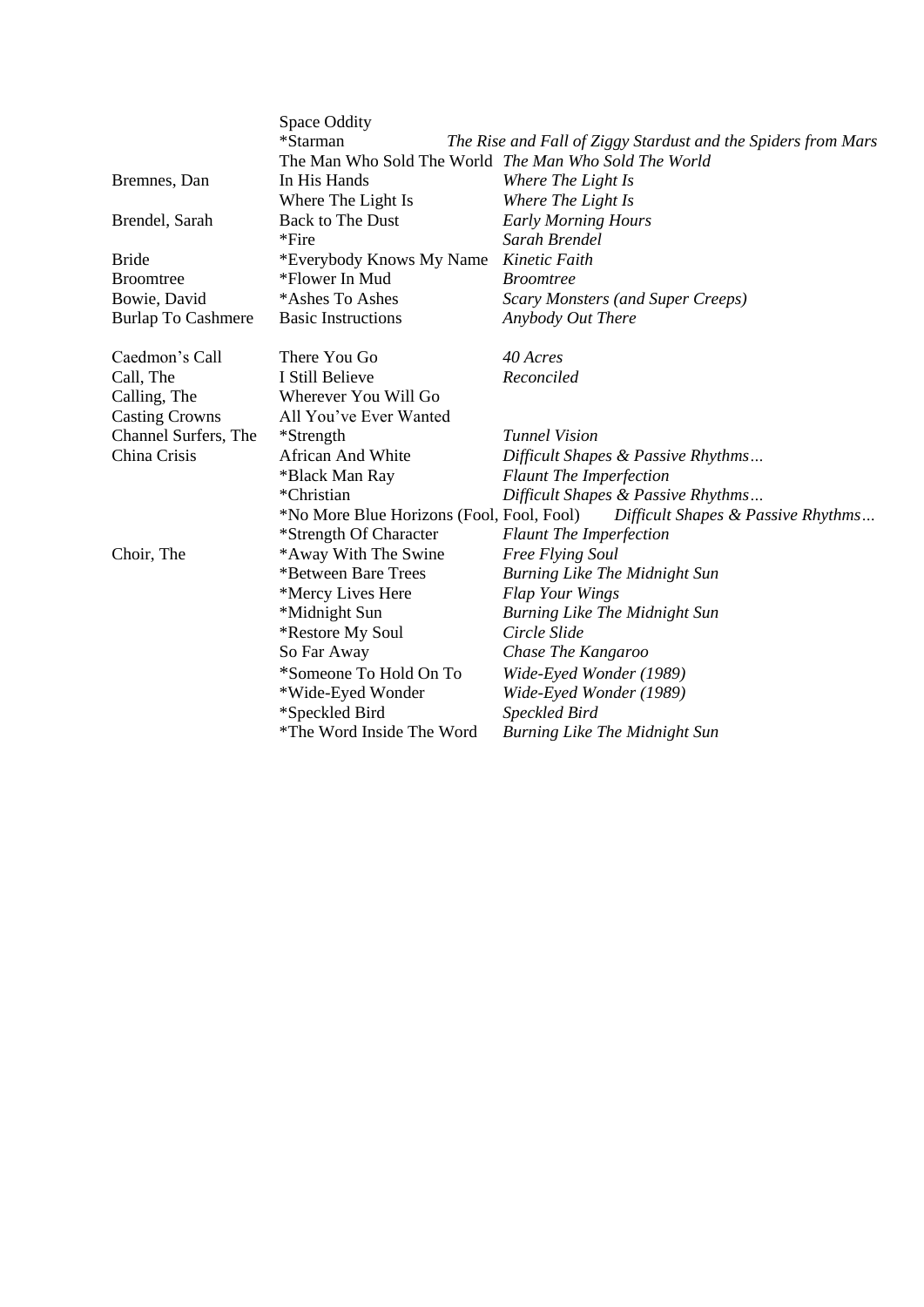| Cocker, Joe          | *Seven Days                                                       | Sheffield Steel                          |
|----------------------|-------------------------------------------------------------------|------------------------------------------|
| Coldplay             | Clocks                                                            | Clocks                                   |
|                      | Paradise                                                          |                                          |
|                      | Speed Of Sound                                                    | Speed Of Sound                           |
|                      | The Scientist                                                     |                                          |
| Collective Soul      | *Shine                                                            | Hints Allegations and Things Left Unsaid |
|                      | *The World I Know                                                 |                                          |
| Common Children      | *Indiscreet                                                       | Delicate Fade                            |
| Cool Hand Luke       | *Heroes Will Be Heroes                                            | Wake Up, O Sleeper                       |
| Cousins, Tina        | *Pray                                                             | Killing Time                             |
| Creed                | *My Sacrifice                                                     | Weathered                                |
|                      | With Arms Wide Open                                               |                                          |
| Cult, The            | *She Sells Sanctuary                                              | Love                                     |
|                      | *Wildflower                                                       | Electric                                 |
| Cure, The            | *A Forest                                                         | Seventeen Seconds                        |
|                      | *High                                                             | Wish                                     |
|                      | *Just Like Heaven                                                 | Kiss Me, Kiss Me, Kiss Me                |
|                      | *Primary                                                          | Faith                                    |
| <b>Curious Fools</b> |                                                                   |                                          |
|                      | *Angel                                                            | Read                                     |
|                      |                                                                   |                                          |
| Daigle, Lauren       | First                                                             | How Can It Be                            |
|                      | How Can It Be                                                     | How Can It Be                            |
|                      | O' Lord                                                           | How Can It Be                            |
|                      | *Trust In You                                                     |                                          |
|                      | Davis, Patrick (with D4C, Rowan Meldal Johnsen & Britton Roberts) | *Photoshop Girl<br>Every Tribe           |
|                      | Davis, Patrick (with Mr. Dialysis) *Voice Beyond Reason           | Every Tribe                              |
|                      | Davis, Patrick (with Sestor) *World Keep Spinnin                  | Every Tribe                              |
| Dear Ephesus         | *On West B'                                                       | The Absent Sounds of Me                  |
| Deep Purple          | *Black Night                                                      | Made In Japan                            |
|                      | *Highway Star                                                     | Machine Head                             |
|                      | *Never Before                                                     | Machine Head                             |
|                      | *Perfect Strangers                                                | <b>Perfect Strangers</b>                 |
| Deliverance          | *Words To The                                                     | <b>Stay Of Execution</b>                 |
| Dido                 | *Here With Me                                                     | No Angel                                 |
|                      | *Life For Rent                                                    | Life For Rent                            |
|                      | Thankyou                                                          | No Angel                                 |
|                      | *White Flag                                                       | Life For Rent                            |
| Die Happy            | *Sticks And Stones                                                | Vol. II                                  |
| Dixon, Colton        | More of You                                                       | Anchor                                   |
| Dogs of Peace        | *In The Event                                                     | <b>Speak</b>                             |
|                      | *Thrown Away                                                      | <b>Speak</b>                             |
| Downhere             | *What It's Like                                                   | So Much For Substitutes                  |
| Dunn, David          | *Ready To Be Myself                                               | Crystal Clear                            |
|                      | Today Is Beautiful                                                |                                          |
| Dylan, Bob           | License To Kill                                                   | <i>Infidels</i>                          |
|                      | *Shot Of Love                                                     | Shot Of Love                             |
|                      | *Sweetheart Like You                                              |                                          |
|                      |                                                                   | <i>Infidels</i>                          |
| Elefante, John       | *This Is What Love Is                                             | Windows Of Heaven                        |
| ELO, Jeff Lynne's    | *When I Was A Boy                                                 | Alone In The Universe                    |
| Eowyn                | *Silent Screams                                                   | <b>Silent Screams</b>                    |
| Eurythmics           | *Sweet Dreams (Are Made Of This)                                  | Sweet Dreams (Are Made Of This)          |
| Extreme              | *Rest In Peace                                                    | Three Sides To Every Story               |
|                      |                                                                   |                                          |
| Feliz, Jordan        | Never Too Far Gone                                                |                                          |
|                      | The River                                                         | The River                                |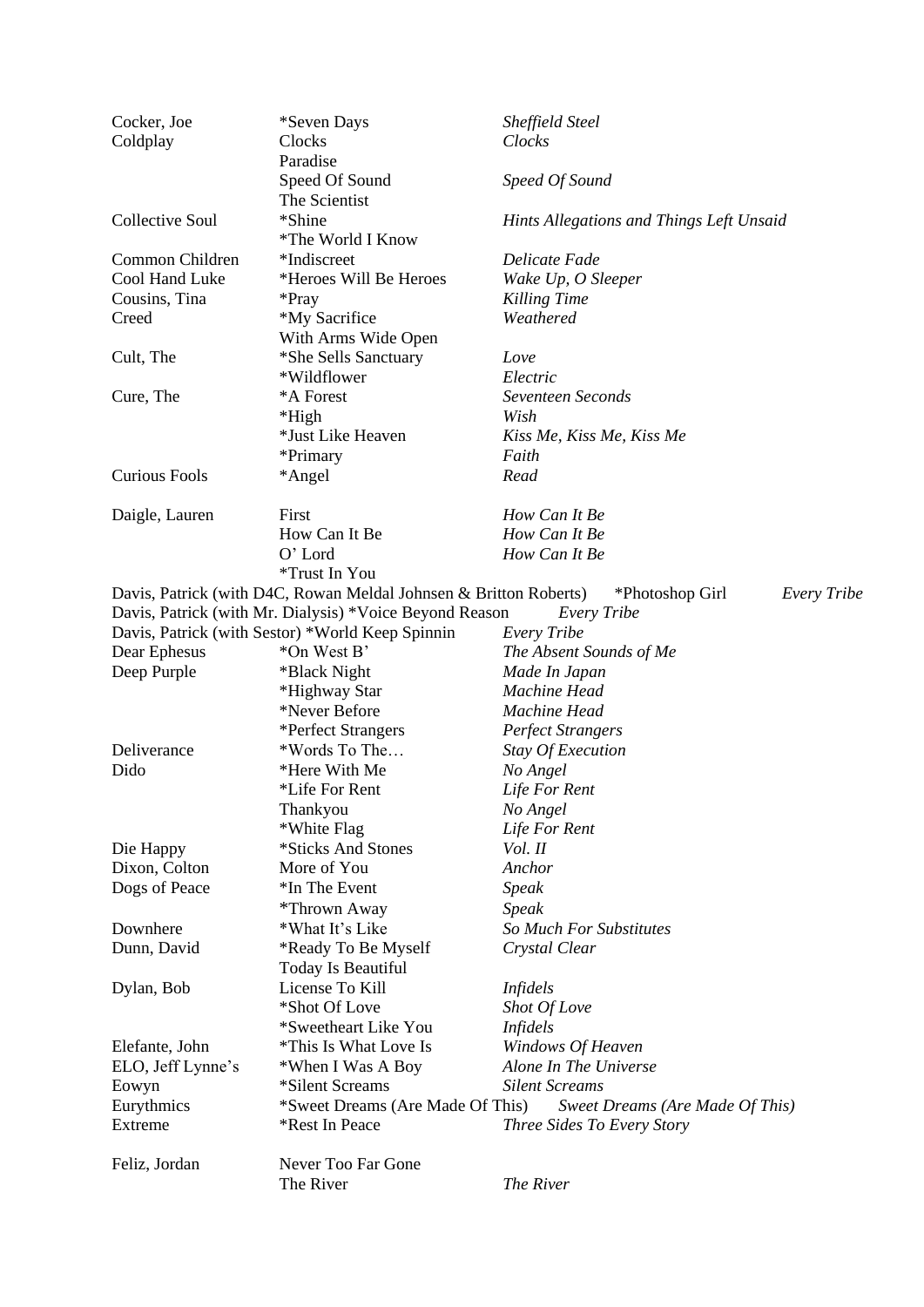| Ferry, Bryan          | *Let's Stick Together                                   | Let's Stick Together          |
|-----------------------|---------------------------------------------------------|-------------------------------|
|                       | Price of Love                                           | Let's Stick Together          |
| Fighter               | *Alone With You                                         | <b>Bang The Drum</b>          |
| <b>Finding Favour</b> | Cast My Cares                                           | Reborn                        |
| Fine Young Cannibals  | *I'm Not The Man I Used To Be                           | The Raw & The Cooked          |
| Fireflight            | *She Drives Me Crazy<br>Resuscitate                     | The Raw & The Cooked          |
|                       | Safety                                                  | INNOVA INNOVA                 |
| Fischer-Z             | *So Long                                                | Going Deaf for a Living       |
| Flock Of Seagulls, A  | *I Ran (So Far Away)                                    | A Flock Of Seagulls           |
| Focused               | Bow & Forever                                           | Bow                           |
| Fold Zandura          | *Ember                                                  | Return                        |
| Foreigner             | *Cold as Ice                                            | Foreigner                     |
| Forevertree           | *Pure                                                   | <b>Turning</b>                |
|                       |                                                         |                               |
| Genesis               | *Abacab                                                 | Abacab                        |
|                       | *A Trick of the Tail                                    | A Trick of the Tail           |
|                       | Follow you, follow me                                   | Then there were three?        |
|                       | *Home By The Sea & Second Home By The Sea               | Genesis                       |
|                       | *Keep it dark                                           | Abacab                        |
|                       | *Me and Sarah Jane                                      | Abacab                        |
|                       | *Misunderstanding                                       | Duke                          |
|                       | <i>*Taking It All Too Hard</i>                          | Genesis                       |
|                       | *That's All                                             | Genesis                       |
|                       | *The Silent Sun                                         | From Genesis To Revelation    |
|                       | *Turn It On Again                                       | Duke                          |
| Gibson, Jon           | *Father, Father                                         | <i>Body &amp; Soul</i> (1989) |
|                       |                                                         | Love Education                |
|                       | *Possessed By Love                                      |                               |
| <b>Gnarls Barkley</b> | *Crazy                                                  | St. Elsewhere                 |
| Gokey, Danny          | Hope in Front of Me                                     | Hope in Front of Me           |
| Grammatrain           | *Believe                                                | Lonely House                  |
|                       | *She Don't Know                                         | Lonely House                  |
| Greg Kihn Band        | *The Breakup Song (They Don't Write 'Em)                | Rockihnroll (1981)            |
| Gretchen              | *Fading                                                 | In The Mean Time (2004)       |
| Hawk Nelson           | Diamonds                                                |                               |
|                       | Drops In The Ocean (great song about God's forgiveness) |                               |
| Hoi                   | So Much For Love                                        |                               |
| Hollyn                | *Alone                                                  |                               |
| Honey                 | <b>Blinder</b>                                          | Lovely                        |
| Hooters, The          | *All You Zombies                                        | Amore                         |
|                       | * And We Danced                                         | Nervous Night                 |
| Human League, The     | *Being Boiled                                           | Travelogue                    |
|                       | *Blind Youth                                            | Reproduction                  |
|                       | *Circus of Death                                        | Reproduction                  |
|                       | *Life Kills                                             | Travelogue                    |
|                       | *The Black Hit of Space                                 | Travelogue                    |
|                       | *The Lebanon                                            | Hysteria                      |
| <b>Idle Cure</b>      |                                                         | <b>Idle Cure</b>              |
|                       | *Breakaway                                              |                               |
| Idol, Billy           | *Come On, Come On                                       | <b>Billy Idol</b>             |
|                       | Hot In The City                                         | Billy Idol                    |
|                       | White Wedding (Part 1)                                  | <b>Billy Idol</b>             |
| Imagine This          | <i>*Love</i>                                            | Love                          |
| In $3-D$              | *Just One Question                                      | No Glasses Needed             |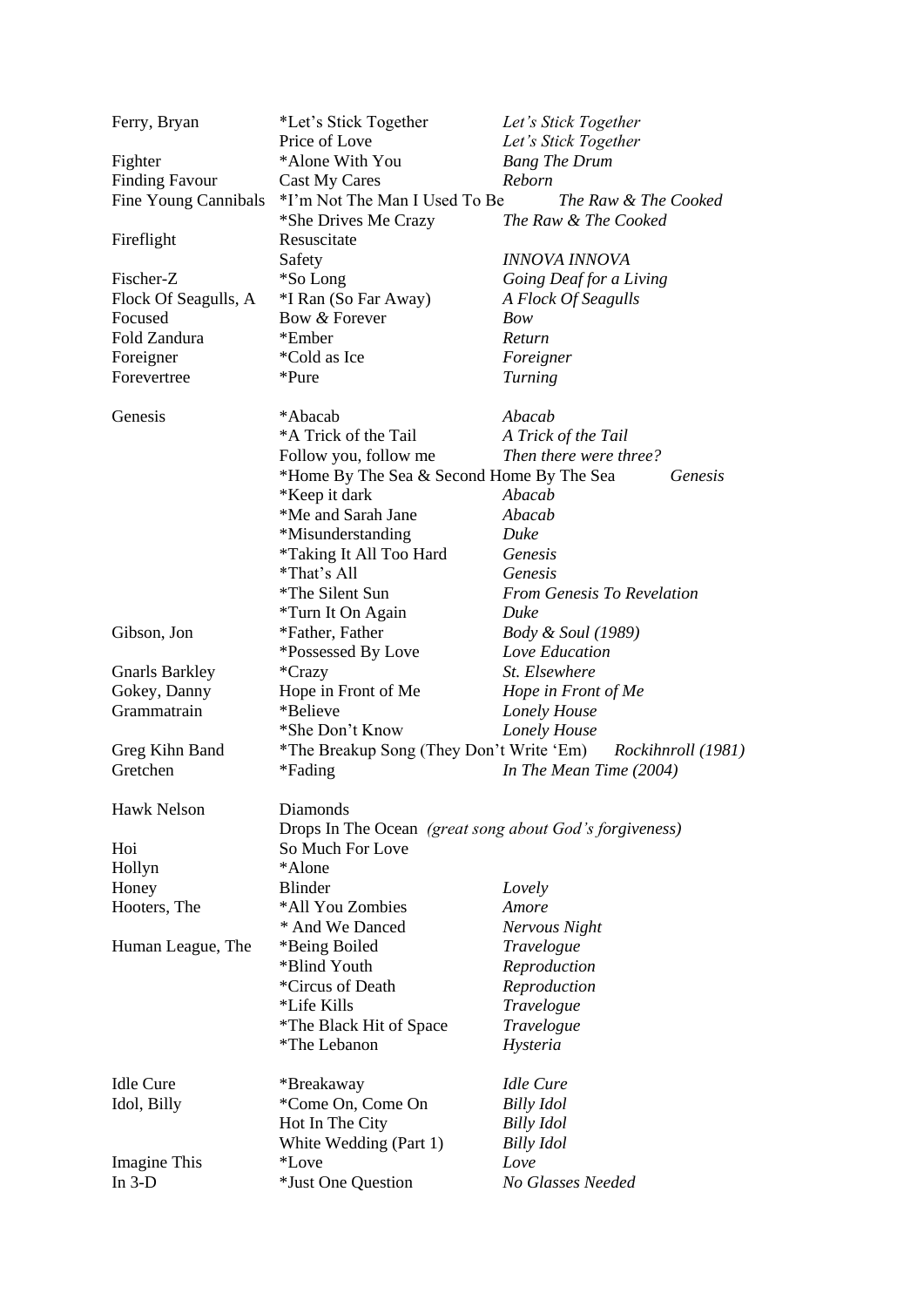|                     | *Livin' In The Real World                  | No Glasses Needed                     |
|---------------------|--------------------------------------------|---------------------------------------|
| Jackson, Joe        | *Is She Really Going Out With Him?         | Look Sharp!                           |
|                     | *Real Men                                  | Night And Day                         |
|                     | *Steppin' Out                              | Night And Day                         |
| Jacobs, Raquel      | New Years (Rosh Hashanah)                  | Songs To The Love I Sought            |
| Jahn, Sarah         | *Drinking Water                            | Sparkle                               |
| Jam, The            | *Town Called Malice                        | The Gift                              |
| Jars of Clay        | *After The Fight                           | <i>Inland</i>                         |
|                     | <i>*Crazy Times</i>                        | Much Afraid                           |
|                     | *Flood                                     | Jars of Clay                          |
|                     | <i>*Liquid</i>                             | Jars of Clay                          |
| Joe Club            | *Whatever It Takes                         | Leave It Up To You                    |
| Joel, Billy         | *Allentown                                 | The Nylon Curtain                     |
|                     | *Pressure                                  |                                       |
|                     | Cold As Christmas                          | The Nylon Curtain<br>Too Low For Zero |
| John, Elton         |                                            | <b>Too Low For Zero</b>               |
|                     | I'm Still Standing                         |                                       |
|                     | Too Low For Zero                           | Too Low For Zero                      |
| Jones, Grace        | *I've Seen That Face Before (Libertango)   | Nightclubbing                         |
|                     | *Pull Up To The Bumper                     | Nightclubbing                         |
|                     | *Walking In The Rain                       | Nightclubbing                         |
| Jones, Howard       | *Look Mama                                 | <b>Dream Into Action</b>              |
|                     | *No One Is To Blame                        | <b>Dream Into Action</b>              |
|                     | *Things Can Only Get Better                | <b>Dream Into Action</b>              |
|                     | *What Is Love?                             | Human's Lib                           |
| Judas Priest        | *United                                    | <b>British Steel</b>                  |
| Kearney, Mat        | Moving On                                  | Just Kids                             |
| Kennedy, Drake      | Only You                                   |                                       |
| Kershaw, Nik        | *Wouldn't It Be Good                       | Human Racing                          |
| Kesler, Marianne    | *Every Time                                | Pear In The Pink Thing                |
|                     | *Free Fall                                 | Green Room                            |
|                     | *Green Room                                | Green Room                            |
|                     | *Hard To Breathe                           | Green Room                            |
|                     | *Mystery                                   | Pear In The Pink Thing                |
|                     | *Still Small Sadness                       | Pear In The Pink Thing                |
|                     | *The Watchman                              | Canopy of Blue                        |
| Kim, Mia            | *Miss Regret                               | Who Is Sukey Rose?                    |
|                     | *Safe                                      | Who Is Sukey Rose?                    |
| King's $X$          | *It's Love                                 | Faith Hope Love                       |
|                     | *Mr Wilson                                 | <b>Faith Hope Love</b>                |
|                     | *Over My Head                              | Gretchen Goes To Nebraska             |
|                     | *We Are Finding Who We Are Faith Hope Love |                                       |
|                     | *Cool                                      | Fluid                                 |
| Knott, Michael/Mike |                                            | Rocket And A Bomb                     |
|                     | *Rocket And A Bomb                         |                                       |
|                     | *Stars                                     | Fluid                                 |
|                     | *Sugar Mama                                | Strip Cycle                           |
|                     | *Tattoo                                    | Strip Cycle                           |
| Kosmos Express      | *Beautiful                                 | Now                                   |
|                     | Little Tree                                | <b>Now</b>                            |
|                     | *The Force                                 | Simulcast                             |
| Kry, The            | *Beautiful                                 | <b>Undone</b>                         |
| Kutless             | *Bring It On                               | Surrender                             |
|                     | *Sea of Faces                              | Sea of Faces                          |
|                     | <b>Strong Tower</b>                        | <b>Strong Tower</b>                   |
|                     |                                            |                                       |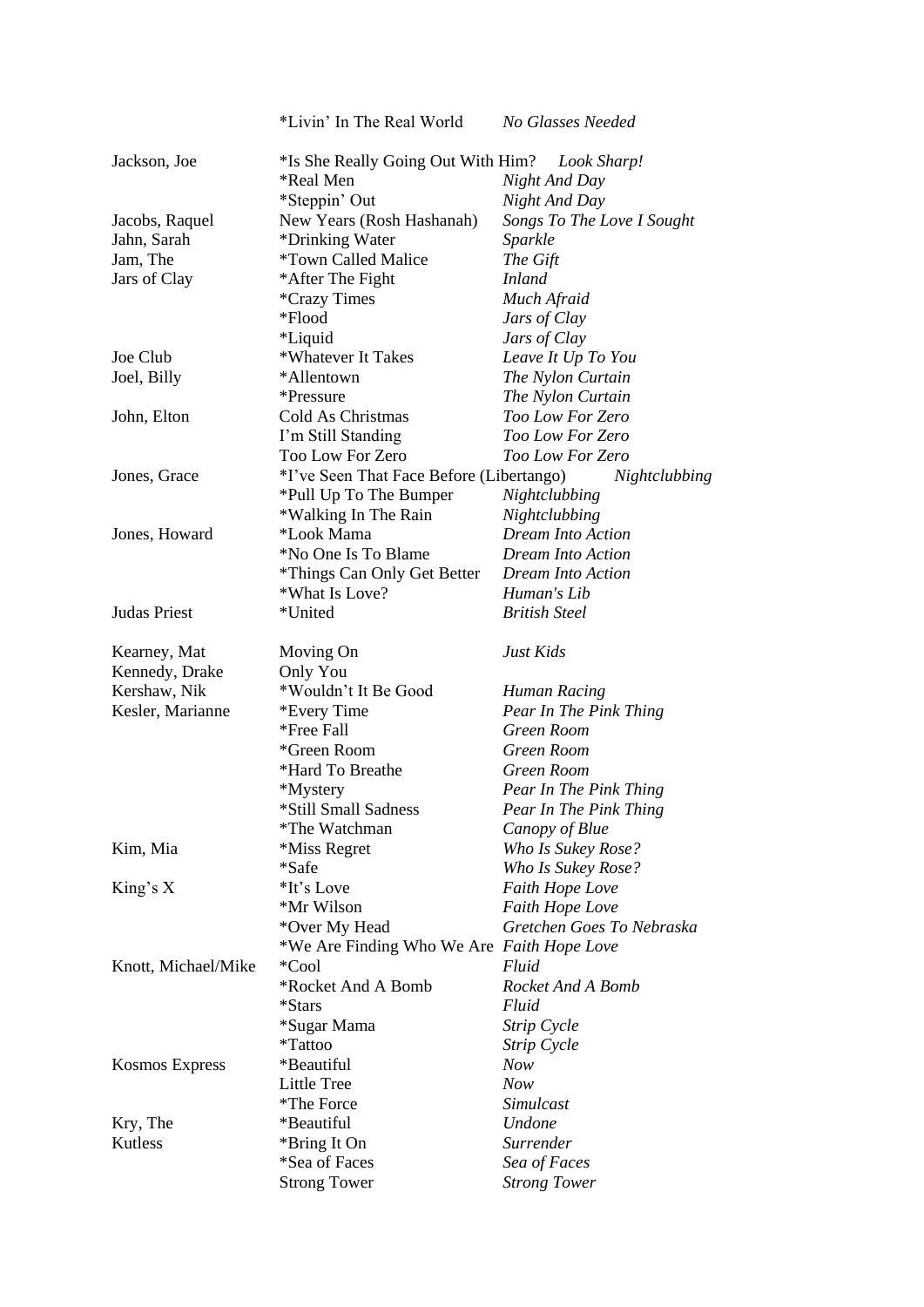| Lanois, Daniel                        | *The Maker                       | Acadie                                               |
|---------------------------------------|----------------------------------|------------------------------------------------------|
| Led Zeppelin                          | *All My Love                     | In Through the Out Door                              |
| Legend                                | Carry Me                         | Legend                                               |
|                                       | *Friendly Fire                   | Legend                                               |
|                                       | Set This Place On Fire           | Legend                                               |
| Lennon, John                          | *I'm Losing You                  | Double Fantasy                                       |
|                                       | Love                             | John Lennon/Plastic Ono Band                         |
|                                       | *Nobody Told Me                  | Milk And Honey                                       |
|                                       | (Just Like) Starting Over        | Double Fantasy                                       |
|                                       | *Watching The Wheels             | Double Fantasy                                       |
|                                       | *Fields of Wonder                |                                                      |
| Levy, Grover                          |                                  | Grover Levy (1995)                                   |
|                                       | *If You Want to Lead me to Jesus | <b>Wrestling Angels (1997)</b>                       |
|                                       | *So in Love                      | Grover Levy (1995)                                   |
| Lifehouse                             | *Hanging By A Moment             | No Name Face                                         |
|                                       | *Hurricane                       | Out of the Wasteland                                 |
| Lifesavers Underground*Bye Bye Colour |                                  | <b>Shaded Pain</b>                                   |
|                                       | *Shaded Pain                     | <b>Shaded Pain</b>                                   |
| Living Colour                         | *Cult Of Personality             | Vivid                                                |
| Livgren, Kerry                        | <i>*To Live For The King</i>     | Seeds Of Change (features the great vocals of Ronnie |
| James Dio)                            |                                  |                                                      |
| Love                                  | *Alone Again Or                  | <b>Forever Changes</b>                               |
|                                       | *You Set The Scene               | <b>Forever Changes</b>                               |
| Marley, Bob & The Wailers             | *Redemption Song                 | <b>Uprising</b>                                      |
| Maroon 5                              | She Will Be Loved                |                                                      |
| Martha & The Muffins *Echo Beach      |                                  | <b>Metro Music</b>                                   |
| Mastedon                              | *It Is Done                      | Lofcaudio                                            |
|                                       | *It's A Jungle Out There         | It's A Jungle Out There!                             |
|                                       | *Life On The Line                | Lofcaudio                                            |
| Matisyahu                             | *King Without A Crown            | Live from Stubb's                                    |
|                                       | *One Day                         | Light                                                |
|                                       | *Sunshine                        |                                                      |
|                                       | *Foreclosure of a Dream          | Countdown To Extinction                              |
| Megadeth                              |                                  |                                                      |
|                                       | *Symphony of Destruction         | Countdown To Extinction                              |
|                                       | $*Trust$                         | Cryptic Writings                                     |
| MercyMe                               | Dear Younger Me                  |                                                      |
|                                       | Flawless                         | Welcome To The New                                   |
|                                       | So Long Self                     |                                                      |
| Miss Angie                            | *Dancin' In My Head              | Triumphantine                                        |
|                                       | <i>*I</i> Love Light             | Triumphantine                                        |
|                                       | *Lift My Eyes                    | 100 Million Eyeballs                                 |
|                                       | *Salvation                       | Time and Space                                       |
|                                       | *Time and Space                  | Time and Space                                       |
| Moody Blues, The                      | *Gemini Dream                    | Long Distance Voyager                                |
|                                       | *In My World                     | Long Distance Voyager                                |
|                                       | *Question                        | Question of Balance                                  |
| Mortal                                | *Above And Beyond                | Fathom                                               |
|                                       | *Alive And Awake                 | Fathom                                               |
|                                       | *Promulgate                      | Fathom                                               |
| Mukala                                | *High                            | Fiction                                              |
|                                       | *Soap                            | Fiction                                              |
| Mutemath                              | *Used To                         | Vitals                                               |
|                                       |                                  |                                                      |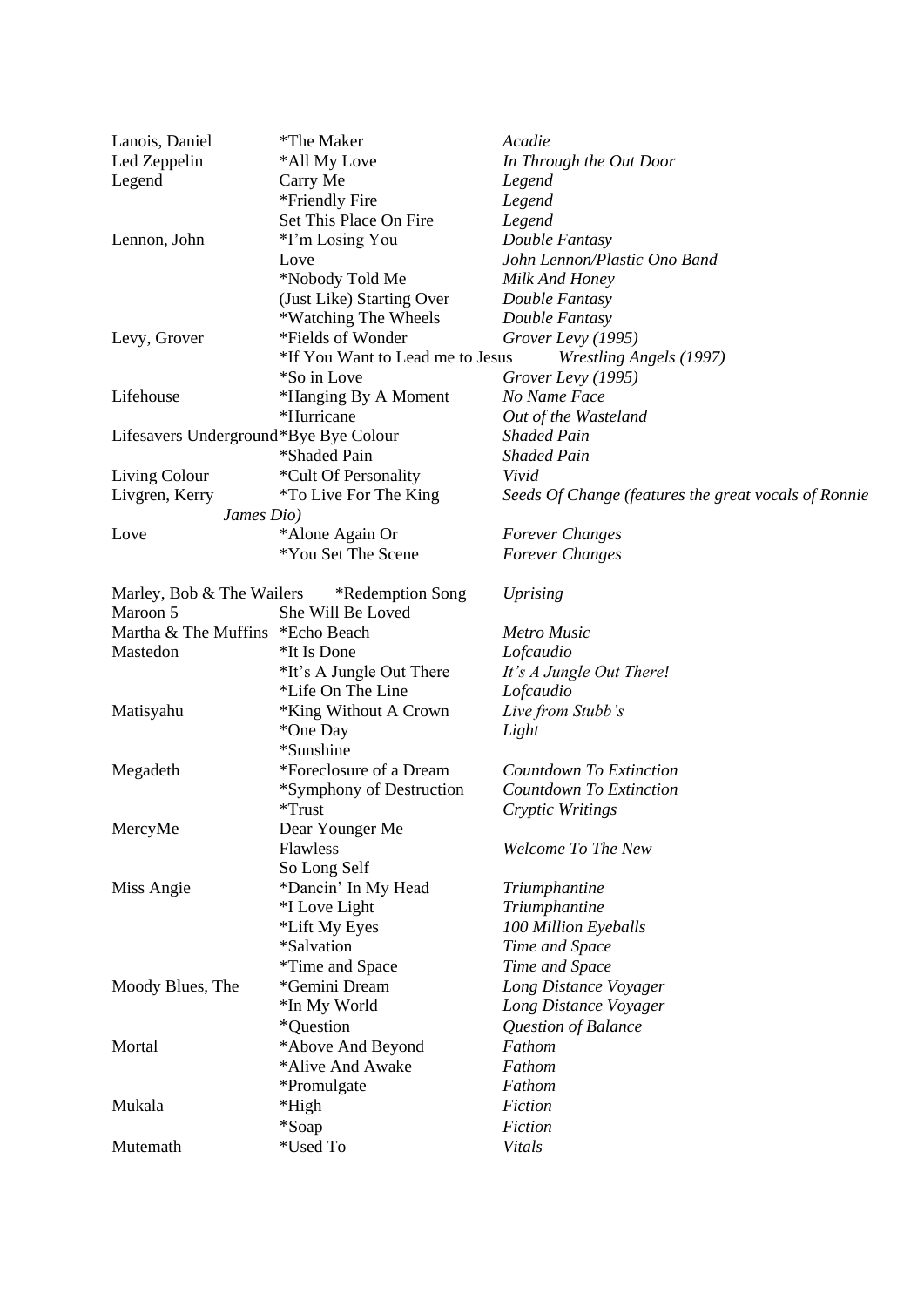| NEEDTOBREATHE<br>Nena<br>New Jerusalem<br>New Order<br>Nina (Llopis)<br>Norman, Larry | *Brother<br>*Happiness<br>*Multiplied<br>*99 Luftballons<br>*Sincerity<br>*Blue Monday<br>*Dreams Never End<br>*True Faith<br>*I'm Your Child<br>*Be Careful What You Sign<br>*God Part III | Rivers In The Wasteland<br>Hard Love<br>Rivers In The Wasteland<br>Nena<br>New Jerusalem<br>Substance<br>Movement<br>Substance<br>I'm Your Child<br>So Long Ago The Garden<br>Stranded In Babylon |
|---------------------------------------------------------------------------------------|---------------------------------------------------------------------------------------------------------------------------------------------------------------------------------------------|---------------------------------------------------------------------------------------------------------------------------------------------------------------------------------------------------|
| Numan, Gary                                                                           | *Watch What You're Doing<br>*I Die: You Die<br>*She's Got Claws<br>*We Are Glass                                                                                                            | Something New Under The Sun<br>Telekon<br>Dance<br>Telekon                                                                                                                                        |
| OneRepublic<br>Out Of Eden                                                            | <b>Counting Stars</b><br>River                                                                                                                                                              | <b>Native</b><br>No Turning Back                                                                                                                                                                  |
| Passenger<br>Payne, Kendall<br>People!<br>Petra                                       | Let Her Go<br>*Closer To Myself<br>*I Love You<br>*It Is Finished<br>*Jekyll & Hyde                                                                                                         | Jordan's Sister<br><b><i>I Love You</i></b><br><b>Beat The System</b><br>Jekyll & Hyde                                                                                                            |
| Phillips, Sam                                                                         | *Walkin' In The Light<br>*I Need Love<br><i>*Lying</i>                                                                                                                                      | Petra<br>Martinis and Bikinis<br><b>Cruel Inventions</b>                                                                                                                                          |
| PlankEye<br>Plant, Robert<br>Plumb                                                    | *Goodbye<br>Say Now That You're Sorry<br>*Big Log<br>Exhale                                                                                                                                 | Relocation<br>Relocation<br>The Principle Of Moments<br>Exhale                                                                                                                                    |
| P.O.D.                                                                                | God-Shaped Hole<br>*Alive<br>*Satellite<br>*Southtown                                                                                                                                       | CandyCoatedWaterDrops<br>Satellite<br>Satellite<br>The Fundamental Elements of Southtown                                                                                                          |
| Prayer Chain, The                                                                     | Youth Of The Nation<br>*Fifty-Eight<br>*Never Enough                                                                                                                                        | Satellite<br>Shawl<br>Shawl                                                                                                                                                                       |
| Pretenders, The                                                                       | *Hymn To Her<br>I'll Stand By You                                                                                                                                                           | Get Close<br>Last of the Independents                                                                                                                                                             |
| Promises<br>Psychedelic Furs, The                                                     | Baby It's You<br>*Love My Way<br>*Until She Comes                                                                                                                                           | Promises<br><b>Forever</b> Now<br>World Outside                                                                                                                                                   |
| Purpose                                                                               | *Butterfly<br>*If I Stop Runnin<br>*If You Died Today                                                                                                                                       | If I Stop Runnin'<br>If I Stop Runnin'                                                                                                                                                            |
| Renee, Vanessa<br>Resurrection Band/<br><b>REZ Band</b>                               | Free<br>*Awaiting Your Reply<br>*City Streets<br>*Midnight Son<br>*Military Man<br>*Paint A Picture<br>*Silent Screams                                                                      | Stay<br><b>Awaiting Your Reply</b><br>Colours<br>Rainbow's End<br>D.M.Z.<br>Rainbow's End<br><b>Silent Screams</b>                                                                                |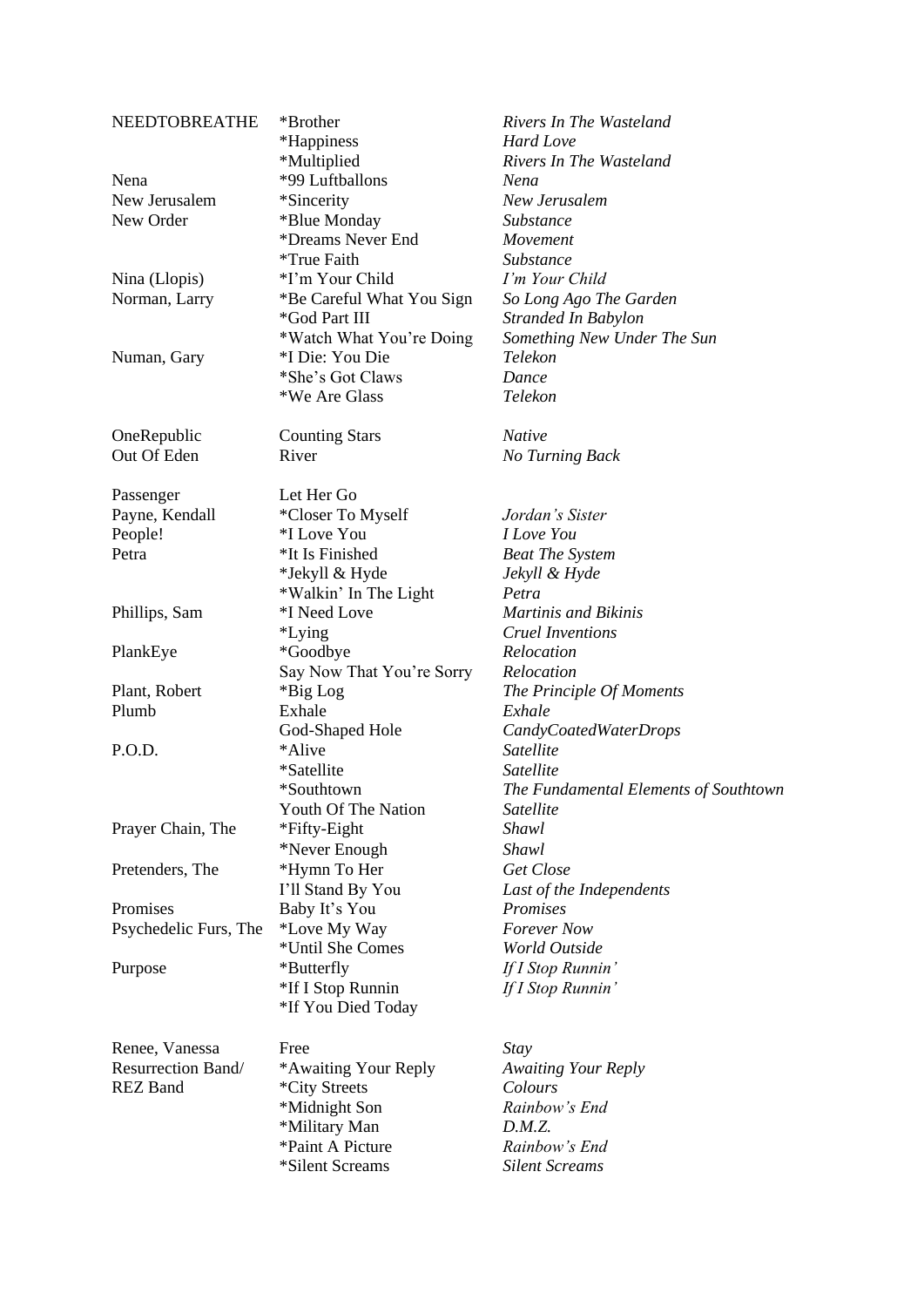|                         | *Skyline                                      | Rainbow's End                                              |
|-------------------------|-----------------------------------------------|------------------------------------------------------------|
|                         | *Song and Dance                               | Lament                                                     |
|                         | *Summer Throw                                 | Lament                                                     |
|                         | *Surprised                                    | Lament                                                     |
| <b>Rob Cassels Band</b> | *Resurrection Power                           | Off The Wall                                               |
|                         | Rock 'N' Roll Worship Circus *I Love The Rain | The Listening (EP)                                         |
|                         | Loving You                                    | Welcome To The Rock 'N' Roll Worship Circus                |
|                         | The Undiscovered                              | Welcome To The Rock 'N' Roll Worship Circus                |
| Rodriguez               | *Crucify Your Mind                            | Cold Fact                                                  |
|                         | *I Wonder                                     | Cold Fact                                                  |
|                         | *Sandrevan Lullaby                            | <b>Coming From Reality</b>                                 |
|                         | *Sugar Man                                    | Cold Fact                                                  |
| Rolling Stones, The     | *Start Me Up                                  | Tattoo You                                                 |
| Room Full Of Walters    | *Home                                         | Sleepy-Head                                                |
|                         | Jeffrey Dahmer Went To Heaven                 | Sleepy-Head                                                |
| Rose, Randy             | *Fire                                         | Sacrificium                                                |
| Rose                    | *Fallen                                       | Healing                                                    |
|                         | *Never Enough                                 | Healing                                                    |
| Rough Trade             | *All Touch                                    | For Those Who Think Young                                  |
| Rundman, Jonathan       | *Workin' My Committee                         | Sound Theology: Disc 1                                     |
|                         | *You Don't Speak For Me                       | Sound Theology: Disc 1                                     |
|                         |                                               |                                                            |
| Saint                   | *In The Night                                 | Time's End                                                 |
|                         | *Primed & Ready                               | Time's End                                                 |
|                         | <i>*Too Late For Living</i>                   | Too Late For Living                                        |
| <b>Scarlet Red</b>      | You Live Fast                                 | Don't Dance With Danger                                    |
| Schlitt, John           | Can't Get Away                                | <b>Unfit For Swine</b>                                     |
|                         | Inside Of You                                 | <b>Shake</b>                                               |
|                         | The Hard Way                                  | Shake                                                      |
|                         | Try Understanding His Heart                   | Shake                                                      |
|                         | Wake The Dead                                 | <b>Shake</b>                                               |
| Scott, Andy             | Lady Starlight                                |                                                            |
| Scott, Steve            | *Love in the Western World                    | Love in the Western World (1983)                           |
| Seven Day Slumber       | *We Are The Broken                            |                                                            |
| Seventy Sevens, (The)   | *Cold Cold Night                              | Drowning With Land In Sight                                |
|                         | $*MT$                                         | <b>Sticks And Stones</b>                                   |
|                         | *Rocks In Your Head                           | <b>Tom Tom Blues</b>                                       |
| Shae, Beckah            | *Pioneer                                      | Champion                                                   |
| Simple Minds            |                                               | *Don't You (Forget About Me) The Breakfast Club Soundtrack |
|                         | *Promised You A Miracle                       | New Gold Dream (81–82–83–84)                               |
| Skillet                 | *Best Kept Secret                             | Invincible                                                 |
|                         | *Awake and Alive                              | Awake                                                      |
| Slade                   | Everyday                                      | Old New Borrowed & Blue (1974)                             |
|                         | *How Does It Feel                             | Slade in Flame (1974)                                      |
|                         | *Look At Last Nite                            | Slayed?                                                    |
|                         | *Far Far Away                                 | Slade in Flame (1974)                                      |
| <b>Smalltown Poets</b>  | *Everything I Hate                            | <b>Smalltown Poets</b>                                     |
| Sniff 'n' the tears     | Driver's Seat                                 | <b>Fickle Heart</b>                                        |
| Sonia V.                | *Begin Again                                  | Oh Sweet Tragedyanthems from the ashes                     |
|                         | *Meet Me in the Middle                        | Oh Sweet Tragedyanthems from the ashes                     |
| Soundgarden             | *Outshined                                    | Badmotorfinger                                             |
| Split Level             | *Healed                                       | glo.bal                                                    |
| Squier, Billy           | *The Stroke                                   | Don't Say No                                               |
| Stapp, Scott            | *Only One                                     | Proof of Life                                              |
| Starflyer 59            | *Blue Collar Love (Joy Electric Dub Mix)      | She's The Queen EP                                         |
|                         |                                               |                                                            |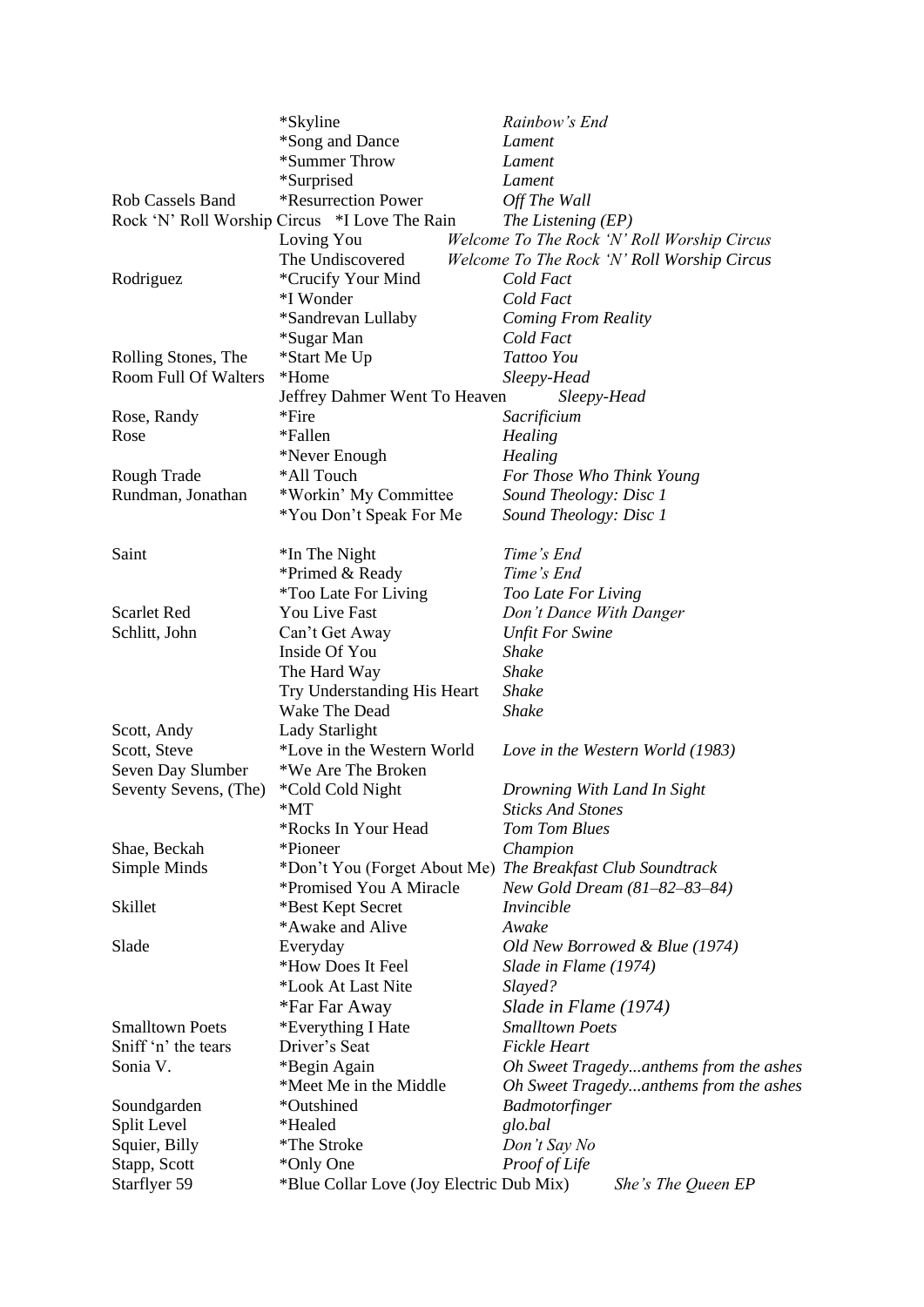|                             | *Fell In Love At 22             | <b>Fashion Focus</b>                     |
|-----------------------------|---------------------------------|------------------------------------------|
|                             | *I Drive A Lot                  | <b>Fashion Focus</b>                     |
|                             | *No New Kinda Story             | <b>Everybody Makes Mistakes</b>          |
|                             | She's The Queen                 | She's The Queen EP                       |
|                             | *West Coast Friendship          | Can't Stop Eating EP                     |
| Stewart, Pete               | <b>Better Off</b>               | Pete Stewart                             |
|                             | *Bringing Me Down               | <b>Under North Sky</b>                   |
|                             | Out Of My Mind                  | Pete Stewart                             |
|                             | Spinning                        | Pete Stewart                             |
|                             | <b>Uphill Battle</b>            | Pete Stewart                             |
| Stonehill, Randy            | *Keep Me Running                | <b>Welcome To Paradise</b>               |
|                             | *King Of Hearts                 | <b>Welcome To Paradise</b>               |
| Stranglers, The             | *Golden Brown                   | La Folie                                 |
| Style Council, The          | My Ever Changing Moods          |                                          |
|                             | *Shout To The Top!              | Our Favourite Shop                       |
| Supertramp                  | *Dreamer                        | Crime of the Century (1974)              |
|                             | *Lord Is It Mine                | <b>Breakfast In America</b>              |
|                             | The Logical Song                | <b>Breakfast In America</b>              |
| Sweet, (The)                | *Action                         | Give Us a Wink                           |
|                             | *Ballroom Blitz                 | <b>Desolation Boulevard (US Version)</b> |
|                             | *Fox on the Run                 | <b>Desolation Boulevard</b>              |
|                             | *Love Is Like Oxygen            | Level Headed                             |
| Switchfoot                  | *Afterlife                      | <b>Vice Verses</b>                       |
|                             | *Dare You To Move               | The Beautiful Letdown                    |
|                             | Love Alone Is Worth The Fight   |                                          |
|                             | Meant to Live                   | The Beautiful Letdown                    |
|                             | New Way To Be Human             | New Way To Be Human                      |
|                             | <b>Stars</b>                    |                                          |
|                             | *When We Come Alive             | <b>Fading West</b>                       |
| Taylor, Steve               | *Harder To Believe Than Not To  | I Predict 1990                           |
|                             | *Jesus is for Losers            | Squint                                   |
|                             | *Jim Morrison's Grave           | I Predict 1990                           |
|                             | *Meltdown (at Madame Tussaud's) | Meltdown                                 |
|                             | *On The Fritz                   | On The Fritz                             |
| <b>Tears for Fears</b>      | *Shout                          | Songs From The Big Chair                 |
| <b>Tenth Avenue North</b>   | No Man Is An Island             |                                          |
|                             | Stars In The Night              |                                          |
| Thompson, Leah              | *I Love The Sun                 | The Magic (EP)                           |
|                             | *Misfire                        |                                          |
| <b>Thompson Twins</b>       | *Doctor! Doctor!                | Into The Gap                             |
|                             | *Hold Me Now                    | Into The Gap                             |
| <b>Thousand Foot Krutch</b> | *Running With Giants            |                                          |
|                             | <b>Untraveled Road</b>          | Oxygen: Inhale                           |
| Tikaram, Tanita             | <i>*Twist In My Sobriety</i>    | <b>Ancient Heart</b>                     |
| TobyMac                     | *Move (Keep Walkin')            | This is not a Test                       |
| Tomlin, Chris               | God's Great Dance Floor         | <b>Burning Lights</b>                    |
| Tonic                       | *Open Up Your Eyes              | Lemon Parade                             |
| Toto                        | *Hold The Line                  | Toto                                     |
| Tourniquet                  | *Crawl To China                 | Crawl To China                           |
|                             | *The Tomb of Gilgamesh          | Microscopic View of a Telescopic Realm   |
| <b>Tragedy Ann</b>          | <b>Broken</b>                   | Lesser                                   |
|                             | $*$ Him                         | Lesser                                   |
| Train                       | Drops of Jupiter                |                                          |
|                             | *Hey, Soul Sister               |                                          |
|                             |                                 |                                          |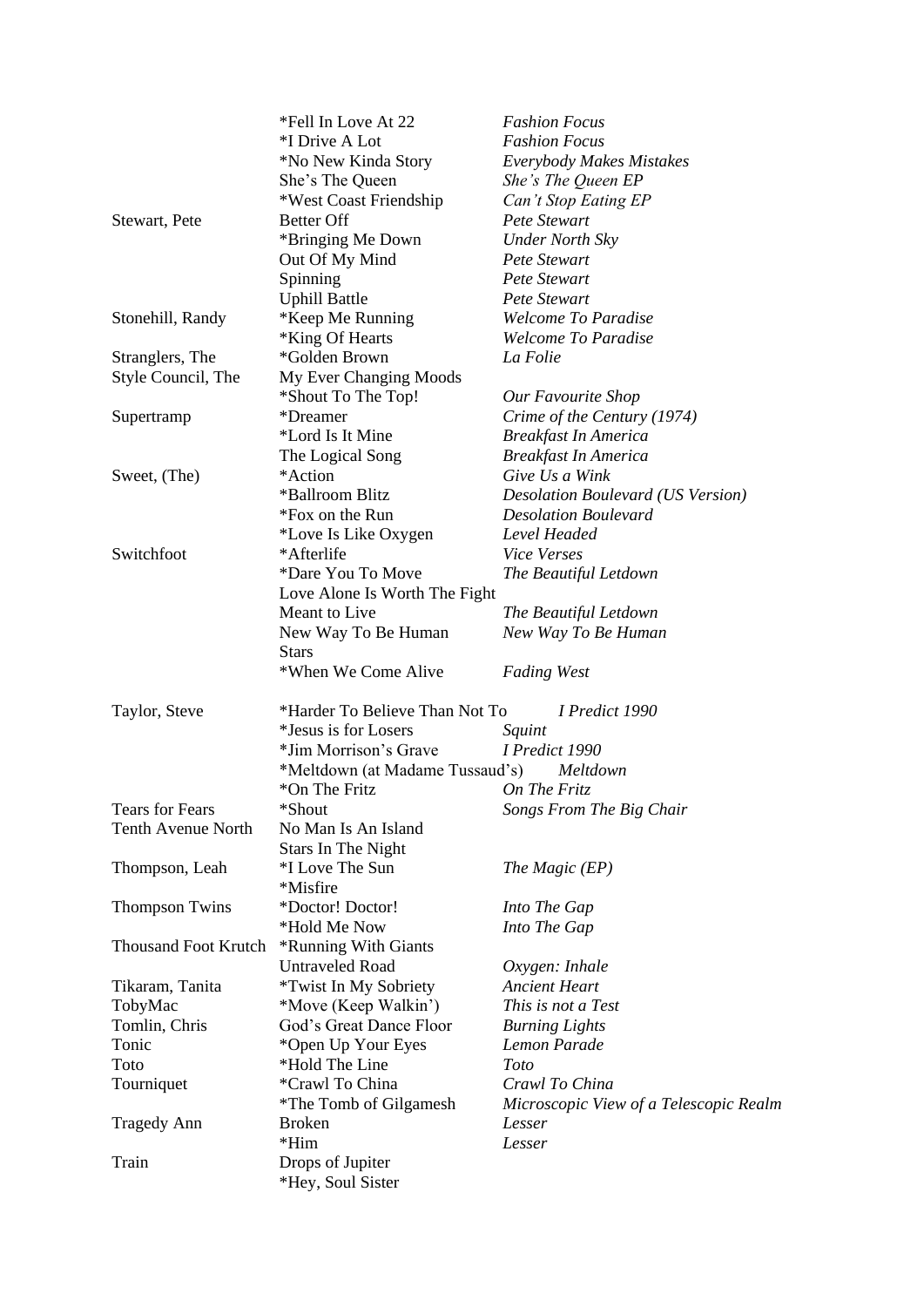| Troglodyte Dawn<br>Trouble | *Fallen World<br>*The Tempter              | Troglodyte Dawn<br>Psalm 9                                             |
|----------------------------|--------------------------------------------|------------------------------------------------------------------------|
| Tubeway Army               | *Are 'Friends' Electric?                   | Replicas                                                               |
|                            | *Listen To The Sirens                      | Tubeway Army                                                           |
|                            | *Me! I Disconnect From You                 | Replicas                                                               |
|                            | *Something's In The House                  | Tubeway Army                                                           |
|                            |                                            |                                                                        |
| U <sub>2</sub>             | *Drowning Man                              | War                                                                    |
|                            | *Electrical Storm<br>Elevation             | The Best of 1990-2000                                                  |
|                            | Gloria                                     | <b>October</b>                                                         |
|                            | *Magnificent                               | No Line on the Horizon                                                 |
|                            | Mysterious Ways                            | <b>Achtung Baby</b>                                                    |
|                            | *New Year's Day                            | War                                                                    |
|                            | <b>Staring At The Sun</b>                  | Pop                                                                    |
|                            |                                            | Stuck In A Moment You Can't Get Out Of All That You Can't Leave Behind |
|                            | <b>Sunday Bloody Sunday</b>                | War                                                                    |
|                            | The Fly                                    |                                                                        |
| <b>Ultravox</b>            | *Vienna                                    | Vienna                                                                 |
| Undercover                 | *Land Of Luxury                            | <b>Balance Of Power</b>                                                |
|                            | *The Way Of The Rose                       | <b>Balance Of Power</b>                                                |
|                            | *World Come Crashing Down Balance Of Power |                                                                        |
| Unspoken                   | Good Fight                                 |                                                                        |
| Uthanda                    | *My Addiction                              | <b>Believe</b>                                                         |
| Veil<br>Veil of Ashes      | The Hunger                                 | Mr. Sunshine                                                           |
| Violet Burning, The        | *Mon Desir                                 | The Story of Our Lives                                                 |
| Visage                     | *Fade To Grey                              | Visage                                                                 |
| Waiting, The               | *Number 9                                  | The Waiting                                                            |
|                            | *Unfazed                                   | <b>Unfazed</b>                                                         |
| Walker, Rob                | *Down                                      | <b>Strobe</b>                                                          |
| Ward, Matthew              | *It's Alright                              | <b>Toward Eternity</b>                                                 |
|                            | *Soft Spot                                 | <b>Toward Eternity</b>                                                 |
|                            | *Till The Walls Fall Down                  | <b>Toward Eternity</b>                                                 |
| We Are Leo                 | Diamonds In The Dark                       |                                                                        |
| Wickham, Phil              | *This Is Amazing Grace                     | The Ascension                                                          |
| Whitecross                 | *Down                                      | Triumphant Return ('89)                                                |
|                            | *Shakedown                                 | Triumphant Return ('89)                                                |
|                            | You're Mine                                | Whitecross ('87)                                                       |
| Whiteheart                 | *Desert Rose                               | Powerhouse                                                             |
|                            | *His Heart Was Always In It                | Tales of Wonder                                                        |
|                            | *Independence Day                          | Powerhouse                                                             |
|                            | *Invitation                                | Freedom                                                                |
|                            | *Powerhouse                                | Powerhouse                                                             |
|                            | *Unchain                                   | Tales of Wonder                                                        |
| Wilson, Josh               | No More                                    |                                                                        |
|                            | That Was Then, This Is Now                 | That Was Then, This Is Now                                             |
| Winwood, Steve             | *Arc Of A Diver                            | Arc Of A Diver                                                         |
|                            | *Higher Love                               | Back in the High Life                                                  |
|                            | Valerie                                    | Talking Back To The Night                                              |
|                            | *While You See A Chance                    | Arc Of A Diver                                                         |
| Wish For Eden              | $*$ Fly                                    | Pet The Fish                                                           |
| Wolter, Amy                | *Be That Child                             | Hit Me In The Heart                                                    |
|                            |                                            |                                                                        |